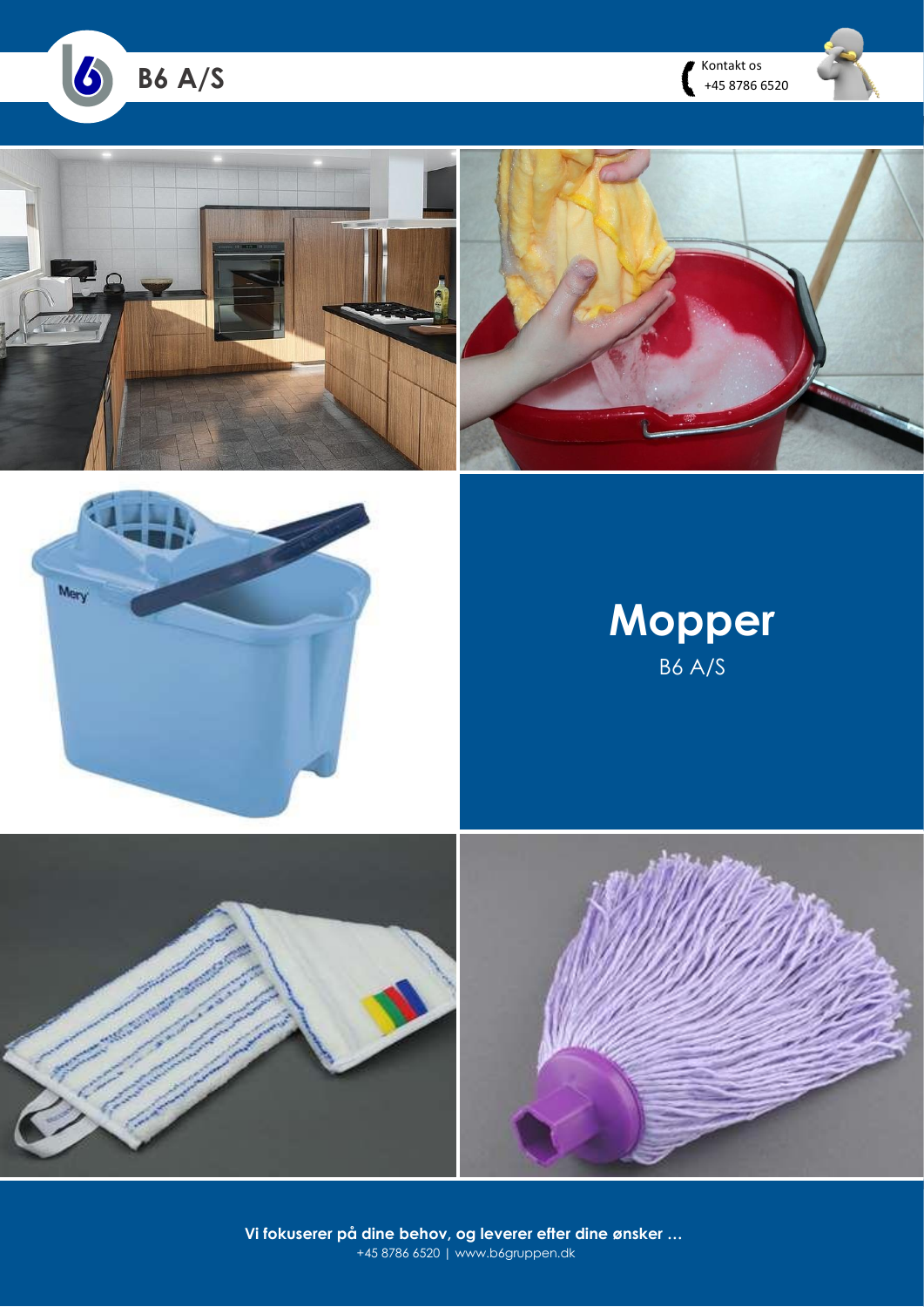**Mopper** Opdateret: 12/7 2021 Side 1

### **B6 A/S**

Discover a world that combines good solutions with the best design





Vægt: 220 gram<br>Antal pr. pakning: 220 gram Antal pr. pakning: 1 stk./ps.<br>Antal pr. colli: 24 stk./krt. Antal pr. colli:<br>Antal pr. palle: 1.296 stk./palle



### **Mery prof. moppe**<br>Varenummer: 8900025020

Varenummer: 890<br>Farve: blå Farve:<br>Vægt: Antal pr. pakning:<br>Antal pr. colli: Antal pr. paking.<br>
Antal pr. colli: 20 stk./krt.<br>
Antal pr. palle: 1.080 stk./

 $250$  gram<br>1 stk./ps.  $1.080$  stk./palle



### **Mery micro. moppe**<br>Varenummer: 8901020012

Varenummer: 890<br>11la - Farve: 11la Farve:<br>Vægt: Antal pr. pakning: 1 stk./ps.<br>Antal pr. colli: 12 stk./krt. Antal pr. colli: Antal pr. palle:

 $200$  gram<br>1 stk./ps.



## **Mery micro. moppe**<br>Varenummer: 8901025024

Varenummer: 890<br>11la Farve: 11 Farve: Vægt: 178 gram<br>Antal pr. pakning: 1 stk./ps. Antal pr. pakning: 1 stk./ps.<br>Antal pr. colli: 24 stk./krt. Antal pr. colli: 24 stk./krt.<br>
Antal pr. palle: 576 stk./palle Antal pr. palle: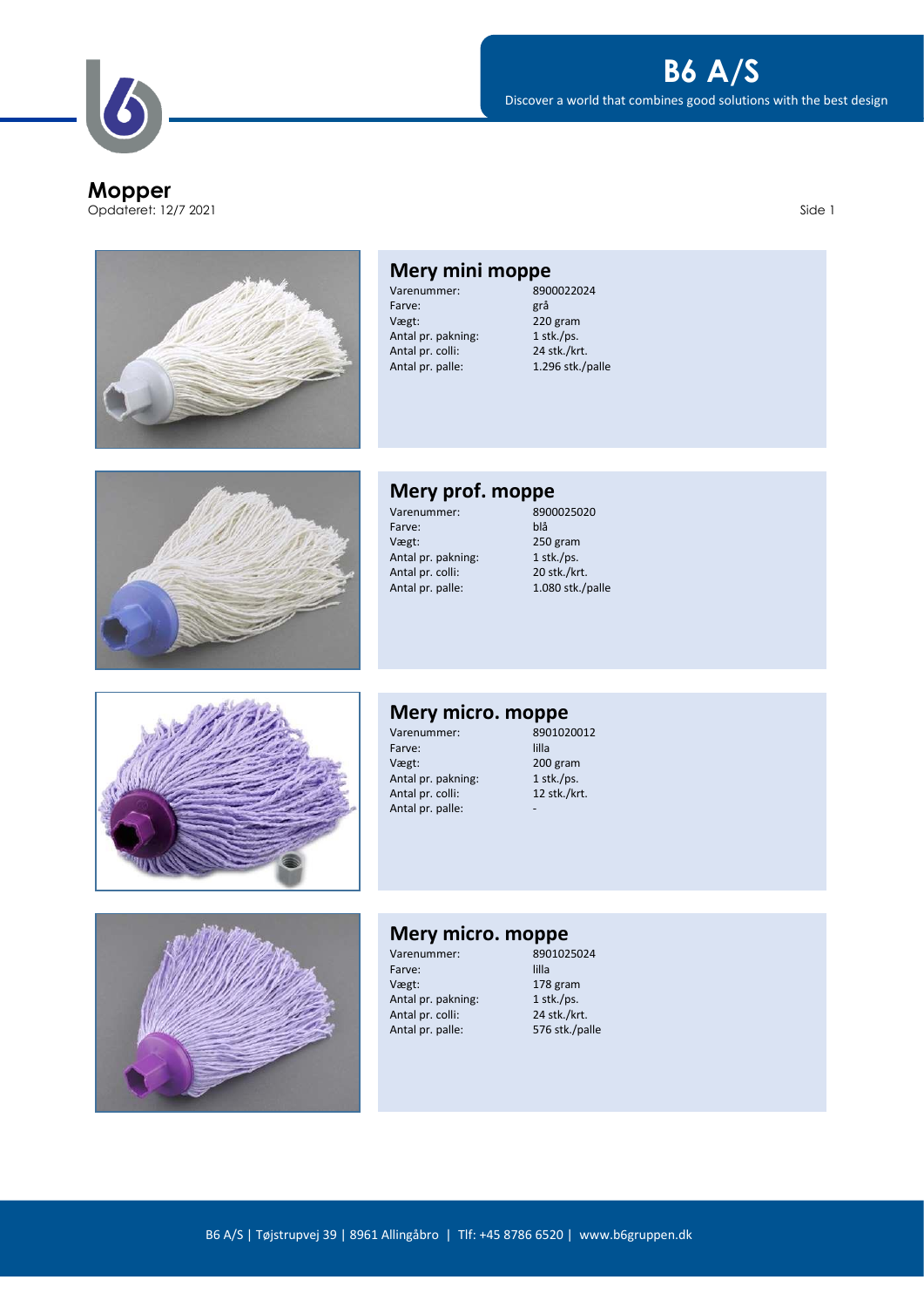Opdateret: 2/1 2019 Side 2

Discover a world that combines good solutions with the best design

**B6 A/S**



| Mery spand og vrider, 12 l |                                     |
|----------------------------|-------------------------------------|
| Varenummer:                | 8905001206 (blå)   8909001206 (rød) |
| Str.:                      | 12 liter                            |
| Antal pr. colli:           | 6 stk./krt.                         |
| Antal pr. palle:           | 270 stk./palle                      |



### **Mery spand og vrider, 14 l**

Antal pr. colli: 6 stk./krt.<br>Antal pr. palle: 270 stk./palle Antal pr. palle:

Antal pr. palle:

Varenummer: 8905001406 (blå) | 8909001406 (rød) 14 liter<br>6 stk./krt.



### **Mery spand og vrider, 14 l**

Varenummer: 891<br>Farve: Grå Farve: Grå Grå (1995)<br>Str.: 14 liter Antal pr. palle:

 $5$  stk./krt. Antal pr. colli: 6 stk./krt.<br>Antal pr. palle: 270 stk./palle



## **Mery spand og vrider, 14 l, m/ ekstra spand**

Varenummer: 8911<br>Farve: Iilla Farve: Str.: 14 liter<br>Antal pr. colli: 6 stk./krt. Antal pr. palle:

Antal pr. colli: 6 stk./krt.<br>Antal pr. palle: 270 stk./palle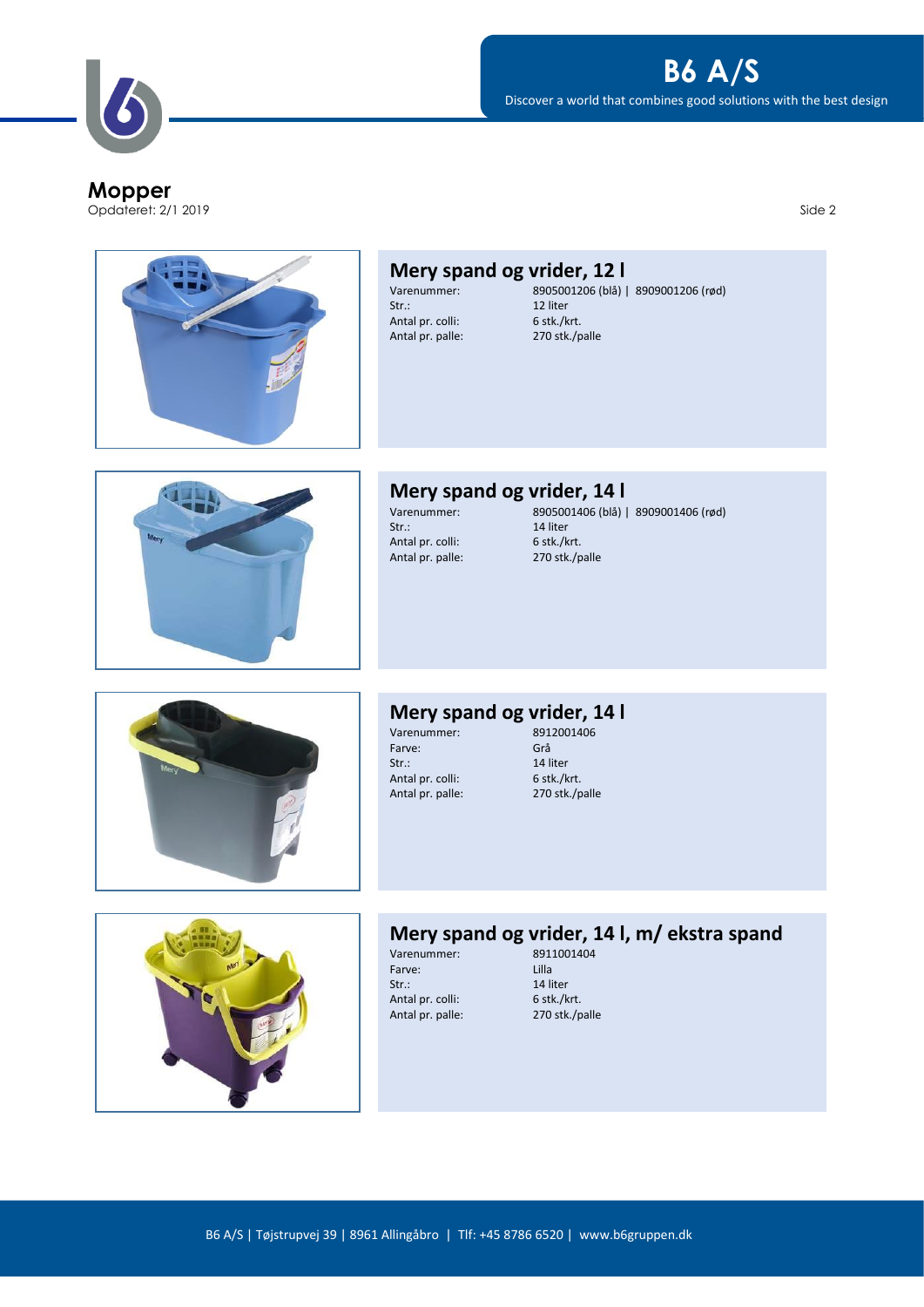

### Discover a world that combines good solutions with the best design **B6 A/S**

### **Mopper**

Opdateret: 2/1 2019 Side 3

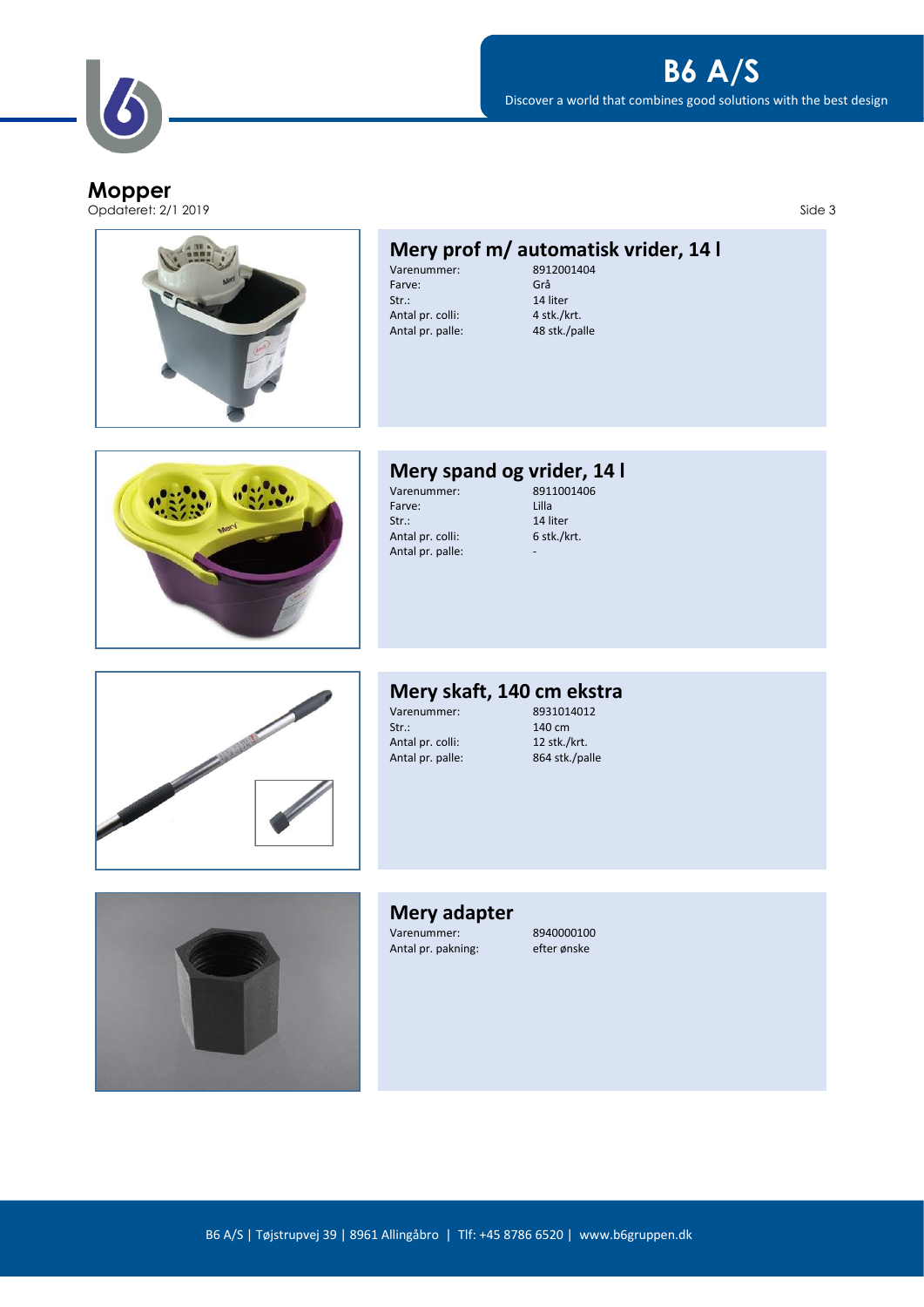### **B6 A/S**

Discover a world that combines good solutions with the best design

Opdateret: 2/1 2019 Side 4

**Mery hjul** Varenummer: 8940000200<br>Antal pr. pakning: efter ønske Antal pr. pakning:



### **Mery vaskenet**

Farve:<br>Str.: Antal pr. palle:

Varenummer: 8945304010<br>Farve: Hvid  $45 \times 25$  cm<br>1 stk./ps. Antal pr. colli: 1 stk./ps.<br>Antal pr. palle: 10 ps / krt



### **Mery vaskenet**

Farve:<br>Str.: Antal pr. colli: 1 stk./ps.<br>Antal pr. palle: 10 ps / krt Antal pr. palle:

Varenummer: 8945705010<br>Farve: Hvid 70 x 50 cm<br>1 stk./ps.

### B6 A/S | Tøjstrupvej 39 | 8961 Allingåbro | Tlf: +45 8786 6520 | www.b6gruppen.dk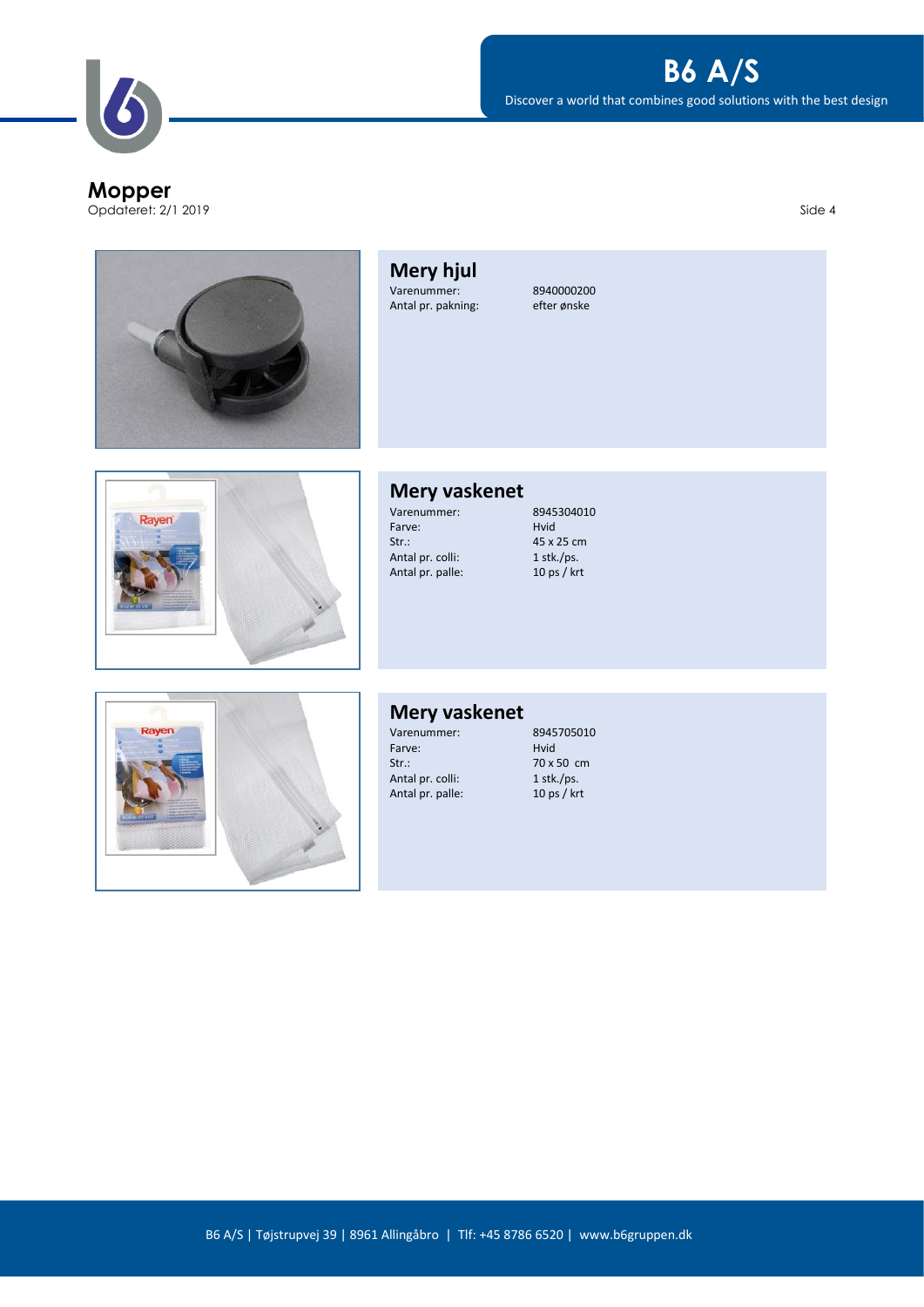Opdateret: 2/1 2019 Side 5



# **Micro kombi moppe u/ løkker 30 cm**<br>Varenummer: 7251301400

Varenummer:<br>Farve: Str.: 30 x 14 cm<br>Antal pr. colli: 50 stk./ krt. Antal pr. colli:

Hvid m/striber



## **Micro kombi moppe u/ løkker 40 cm**

Varenummer:<br>Farve: Farve: Hvid m/striber<br>Str.: 40 x 14 cm Antal pr. colli:

40 x 14 cm<br>50 stk./ krt.



# **Micro kombi moppe m/ løkker 40 cm**

Varenummer:<br>Farve: Farve: Hvid m/striber<br>Str.: 40 x 14 cm Antal pr. colli:

40 x 14 cm<br>50 stk./ krt.



## **Micro kombi moppe m/ løkker 60 cm**<br>Varenummer: 7250651400

Varenummer:<br>Farve: Str.: 60 x 14 cm<br>Antal pr. colli: 50 stk./ krt. Antal pr. colli:

Hvid m/striber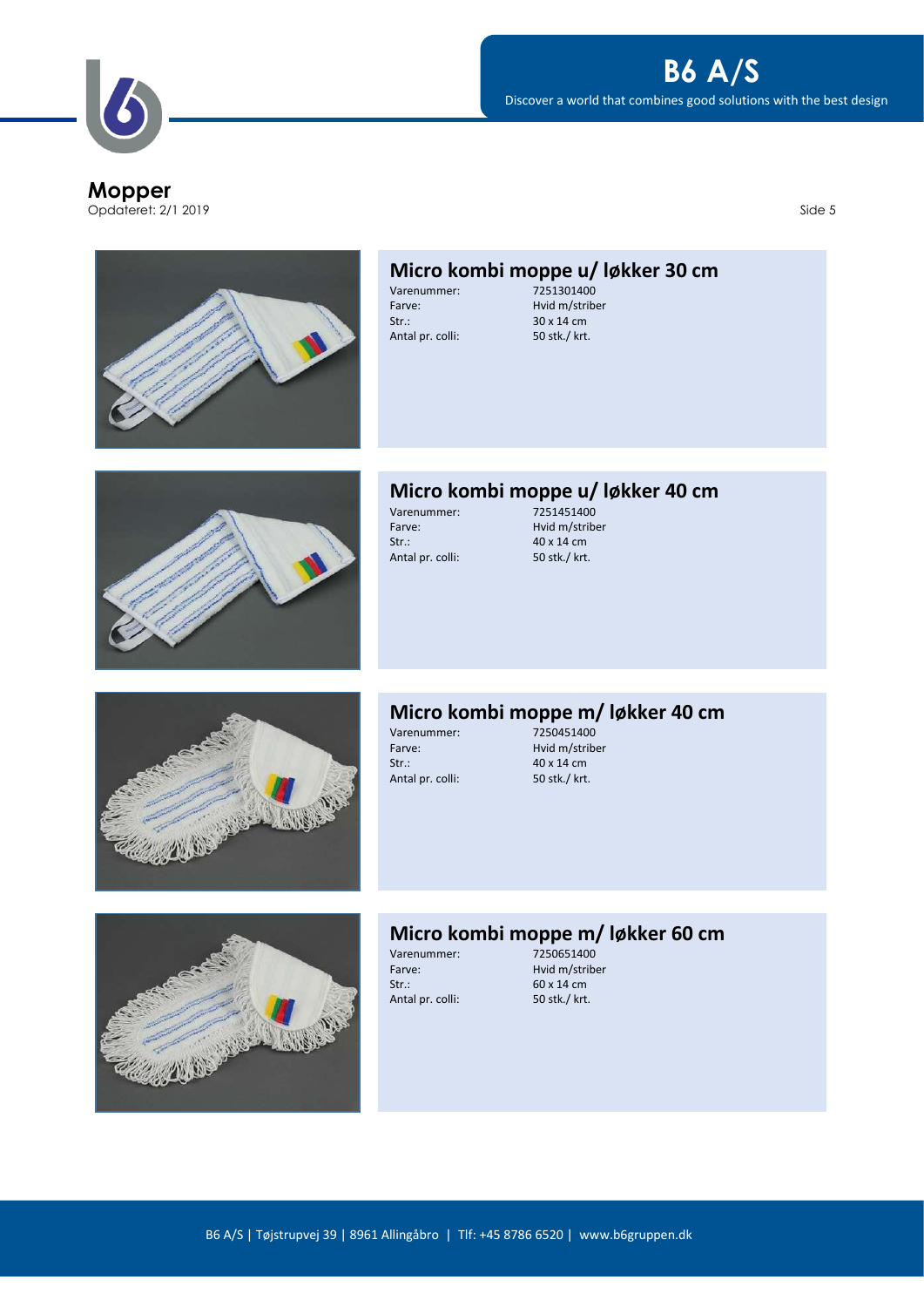Discover a world that combines good solutions with the best design

**B6 A/S**





#### **Micro moppe m/ lommer**<br>Varenummer: 7254421400 Varenummer:<br>Farve: Stribet Str.: 42,5 x 14 cm<br>Antal pr. colli: 100 stk./ krt. Antal pr. colli:



## **Micro kombi moppe m/ løkker 30 cm**<br>Varenummer: 7290301400

Varenummer:<br>Farve: Farve: hvid m/striber<br>Str.: 30 cm Antal pr. colli:

30 cm<br>100 stk./ krt.



# **Micro kombi moppe m/ løkker 45 cm**<br>Varenummer: 7290451400

Varenummer:<br>Farve: Farve: hvid m/striber<br>Str.: 40 cm Antal pr. colli:

40 cm<br>100 stk./ krt.



## **Micro kombi moppe m/ løkker 65 cm**<br>Varenummer: 7290651400

Varenummer:<br>Farve: Str.: 60 cm<br>Antal pr. colli: 60 cm<br>100 stk./ krt. Antal pr. colli:

hvid m/striber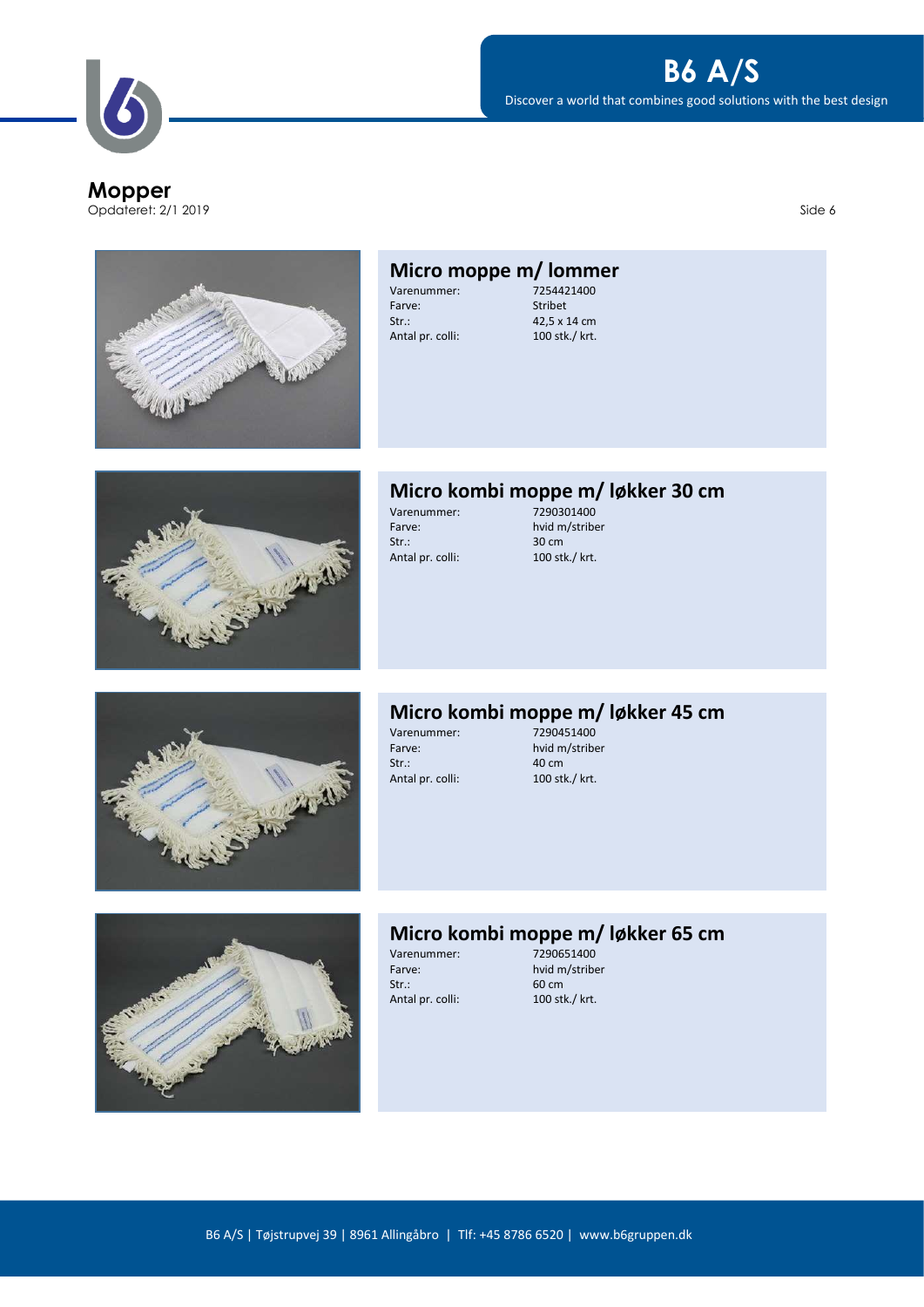**Mopper** Opdateret: 2/1 2019 Side 7



Discover a world that combines good solutions with the best design



# **Micro kombi moppe u/ løkker 30 cm**<br>Varenummer: 7291301400

Varenummer:<br>Farve: Str.: 30 cm<br>Antal pr. colli: 30 cm<br>100 stk./ krt. Antal pr. colli:

hvid m/striber



### **Micro kombi moppe u/ løkker 45 cm**

Varenummer:<br>Farve: Farve: hvid m/striber<br>Str.: 40 cm Antal pr. colli:

40 cm<br>100 stk./krt.



### **Fremfører 23 cm**<br>Varenummer: 7270230800

Varenummer:<br>Farve: Farve: alu m/sort<br>Str.: 23 cm Antal pr. colli:

23 cm<br>50 stk./krt.



### **Fremfører 40 cm**<br>Varenummer: 7270410800

Varenummer:<br>Farve: Str.: 40 cm<br>Antal pr. colli: 50 stk./krt. Antal pr. colli:

alu m/sort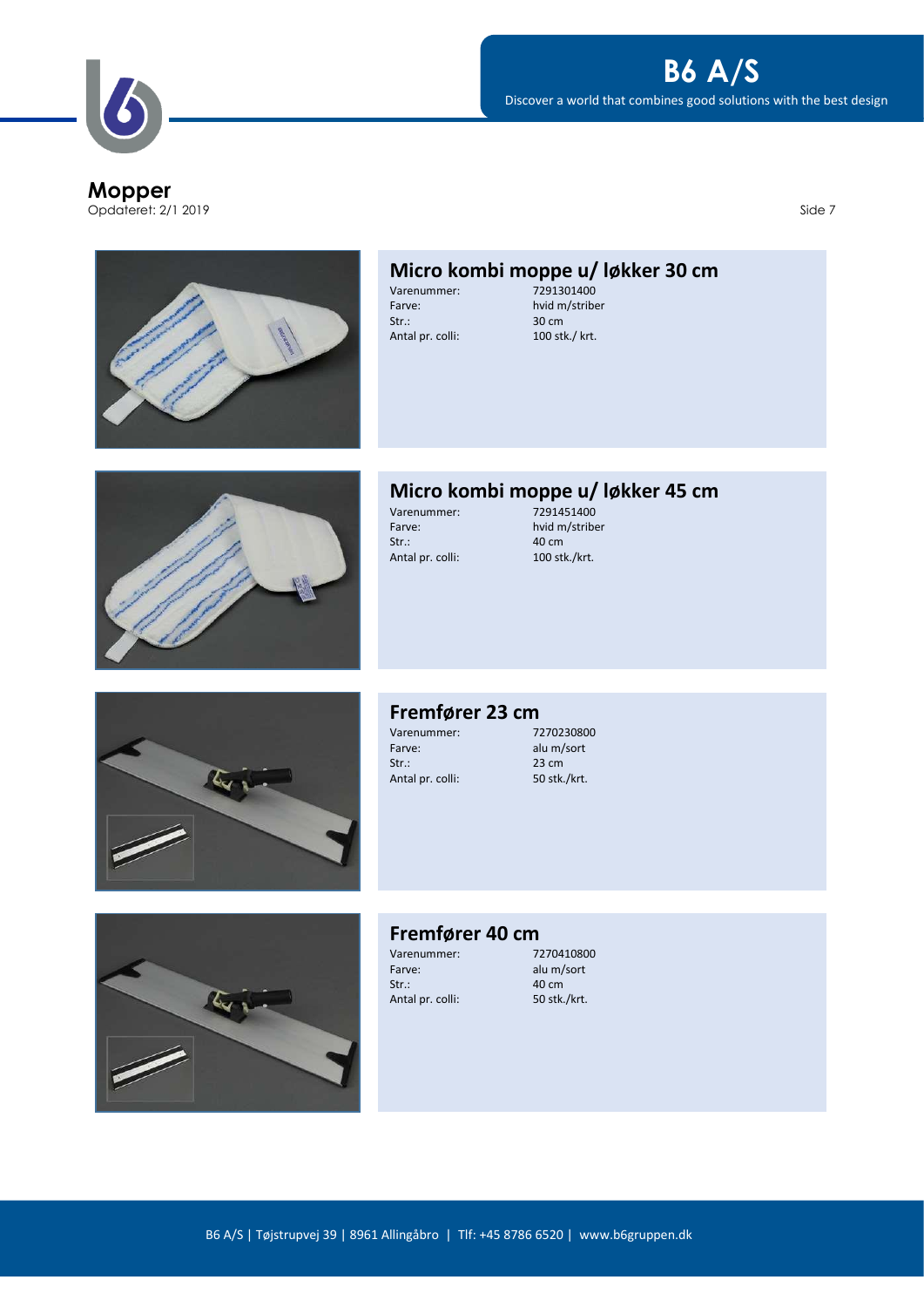**Mopper** Opdateret: 2/1 2019 Side 8

# **B6 A/S**

Discover a world that combines good solutions with the best design



#### **Fremfører 60 cm**<br>Varenummer: 7270600800 Varenummer:<br>Farve: alu m/sort Str.: 60 cm<br>Antal pr. colli: 60 cm<br>25 stk./krt. Antal pr. colli:



### **Teleskopskaft**

Farve: alu m/sort<br>Str.: 100/180 cm Antal pr. colli:

Varenummer: 7273018000<br>Farve: alu m/sort 100/180 cm<br>20 stk./krt.



### **Teleskopskaft m/ rund kugle**

Varenummer: 7273016000 Farve: alu m/sort<br>Str.: 38/160 cm Antal pr. colli:

98/160 cm<br>10 stk./krt.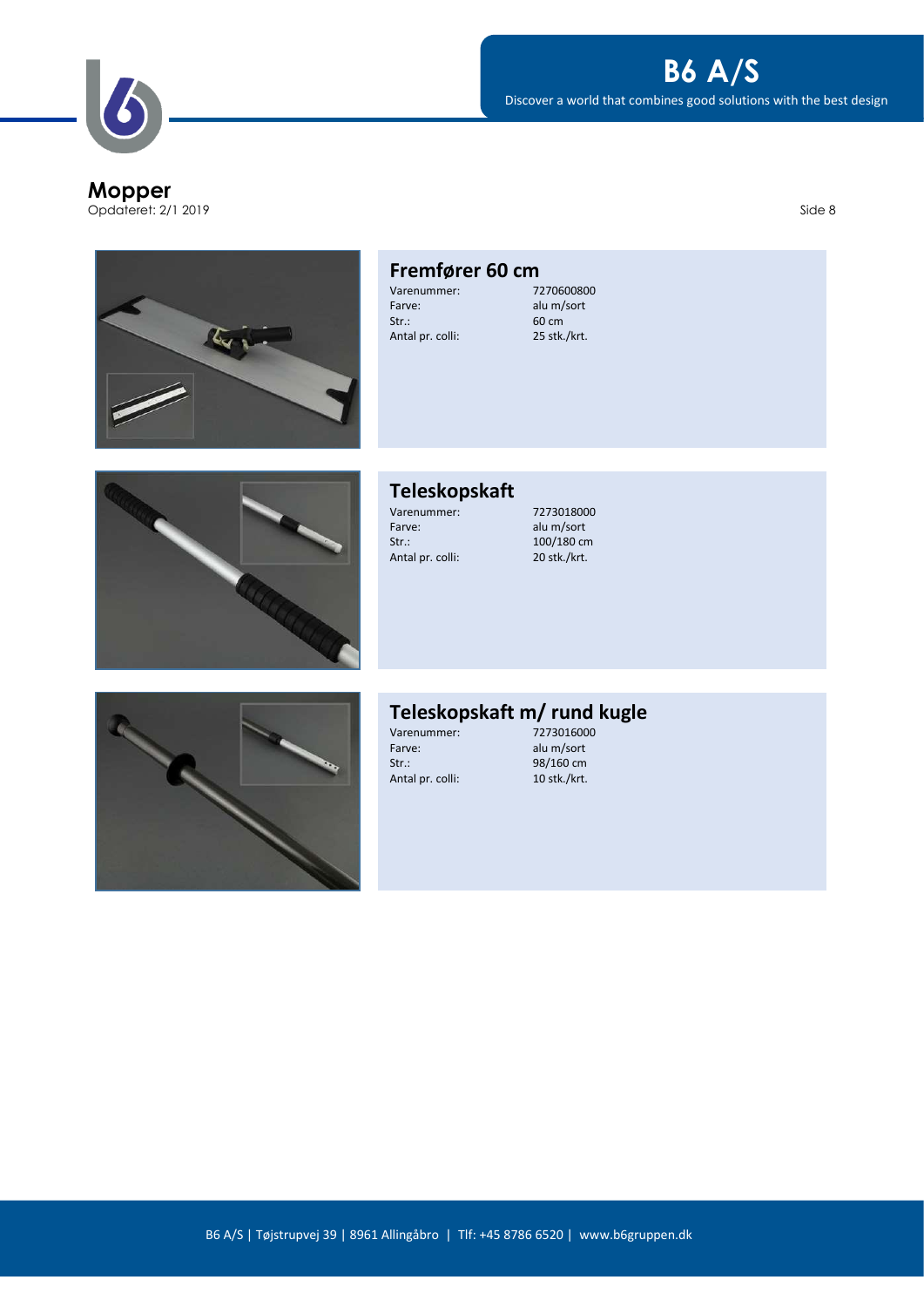

Opdateret: 2/1 2019 Side 9



# **Lommemoppe m/forstærkede lommer**

Varenummer:<br>Farve: Str.: 42 x 13,5 cm Antal pr. colli: 50 stk./krt.

Farve:<br>Str.:

Farve: ubleget m/ forstærket nylon lomme



## **Magnet fremfører 40 cm**<br>Varenummer: 7257401000

Varenummer: 725<br>Farve: blå 40 x 11 cm<br>10 stk./krt. Antal pr. colli: